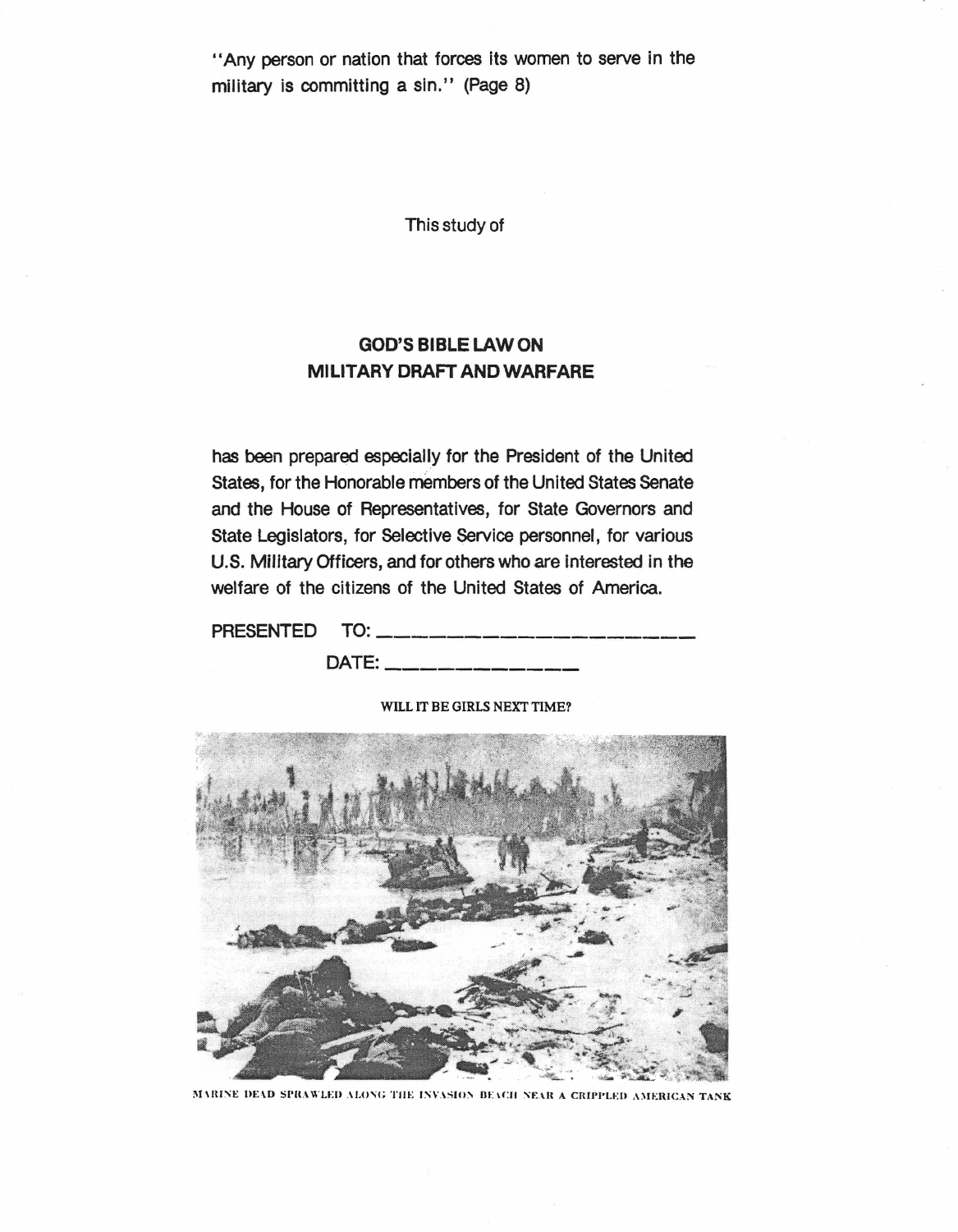## THE FOURTH BOOK OF MOSES, CALLED **NUMBERS**

LORD spake up  $A^{\text{inter}}$  with the wilderness of Si-nai, 'in the tabernacle of the congregation, on the tabernacle of the congregation, on the<br>first day of the second month, in the second year after they were come out of the land of Egypt, saying,

2 Take 'ye the sum of all the congregation of the children of Israel, after their the children of Israel, after the families, by the house of their fathers

with the number of their names, every male by their polls;

3 From tWenty years old and upward, all that are able to go forth to war in Israel: thou and Aaron shall lnumber them by their armies.

4 And with you there shall be *da* man of every tribe; every one head of the house of his fathers.

1 muster

## THE FIFTH BOOK OF MOSES, CALLED  $\frac{D E U T E R O N O M Y}{L$  and *s tor the conduct of war*

### CHAPTER 20

W against thine enemies, and sees<br>horses, and chariots, and a people more **VV** against thine enemies, and seest <sup>a</sup>horses, and chariots, and a people more than thou, be not afraid of them: for the than thou, be not afraid of them: for the  $\text{LOD}$  thy God is "with thee, which brought thee up out of the land *at:* Egvpt. 2 And it shall be, when ye are come nigh unto the battle, that the priest shall

approach and speak unto the people, 3 And shall say unto them, Hear, O Israel, ye approach this day unto battle against your enemies: let not your hearts Ifaint, fear not, and do not 2tremble, neither be ye terrified because of them; 4 For the LORD your God is he that gocth with you, to fight for you against our enemies, to save you.

 $\frac{1}{10}$  and the officers shall speak unto the people, saying, What man is there that hath built a new house, and hath not dedicated it? let him go and return to his house, lest he die in the battle, and another man dedicate it.

6 And what man is he that hath planted a vineyard, and hath not yet "eaten of it? let him also go and return unto his house, lest he die in the battle, and another man cat of it.

7 And 'what man is there that hath betrothed a wife, and hath not taken her? let him go and return unto his house, lest he die in the battle, and another man take her.

X And the ofiiccrs shall speak further unto the people, and they shall say, 'What man is there that is fearful and fainthearted? let him go and return unto his house, lest his brethren's heart <sup>4</sup>faint as well as his heart.

9 And it shall he, when the officers have made an end of speaking unto the people, that they shall make captains of the armies <sup>3</sup>to lead the people.

10  $^{\bullet}$  When thou comest nigh unto a<br>city to fight against it, when proclaim CHAPTER 24 citv to fight against it, vthen proclaim

the shall be shall be shall be shall be free at home one year, and then it shall be, that all the people that he shall be free at home one year, and is found therein shall be *\**tributaries shall cheer "up his wife which he hath unto thee, and they shall serve thee. taken.

12 And if it will make no peace with thee, but will make war against thee, then thou shalt besiege it:

13 And when the Lorp thy God hath delivered it into thine hands, thou 'shalt smite every male thereof with the edg? of the sword:

14 But the women, and the little ones, and the cattle, and all that is in the city, even all the spoil thereof, shalt thou "take unto thyself; and 'thou shalt eat the spoil of thine enemies, which the LORD thy God hath given thee.

15 Thus shalt thou do unto all the cities which arc very far off from thee, which are not of the cities of these nations.

r6 But 'of the cities of these people, which the LORD thy God doth give thee for an inheritance, thou shalt save alive nothing that breatheth:

17 But thou shalt utterly destroy them; namely, the Hittites, and th Amorites, the Canaanites, and the Pe riz-zites, the Hi-vites, and the Jeb-usites; as the LORD thy God hath commanded thee:

18 That "they teach you not to do after all their abominations, which they have done unto their gods; so should ye "sin against the LORD your God.

19  $\degree$  When thow shalt besiege a city a long time, in making war against it to take it, thou shalt not destroy the trees thereof by forcing an axe against them: for thou mayest eat of them, and thou shalt not cut them down (7for the tree of the field is man's life)  $6$  to employ them in the siege:

*20 Only* the trees which thou knowest that they be not trees for meat, thou shalt destroy and cut them down; and thou shalt build bulwarks against the city that maketh war with thee, until <sup>9</sup>it be subdued.

 $5 \nabla$  When a man hath taken a new wife, I WHEN A THE MALL THE SHALL DEVICE THE SHALL DEVICE THE SHALL DEVICE THE SHALL DEVICE THE SHALL DEVICE THE SHALL DEVICE THE SHALL DEVICE THE SHALL DEVICE THE SHALL DEVICE THE SHALL DEVICE THE SHALL DEVICE THE SHALL DEVICE swer of peace, and open unto thee, he be charged with any business: but

 $T_{\rm eff}$  above by God Almighty as given to Moses. The following pages by Pastor  $S_{\rm eff}$ . Eq. (1)  $\text{gcd}'\text{s}$  Covenant Church, Inc., P.O. Box 5334, Phoenix, Arizona 85010 Lord's Covenant Church, Inc., P.O. Box 5334, Phoenix, Arizona 85010